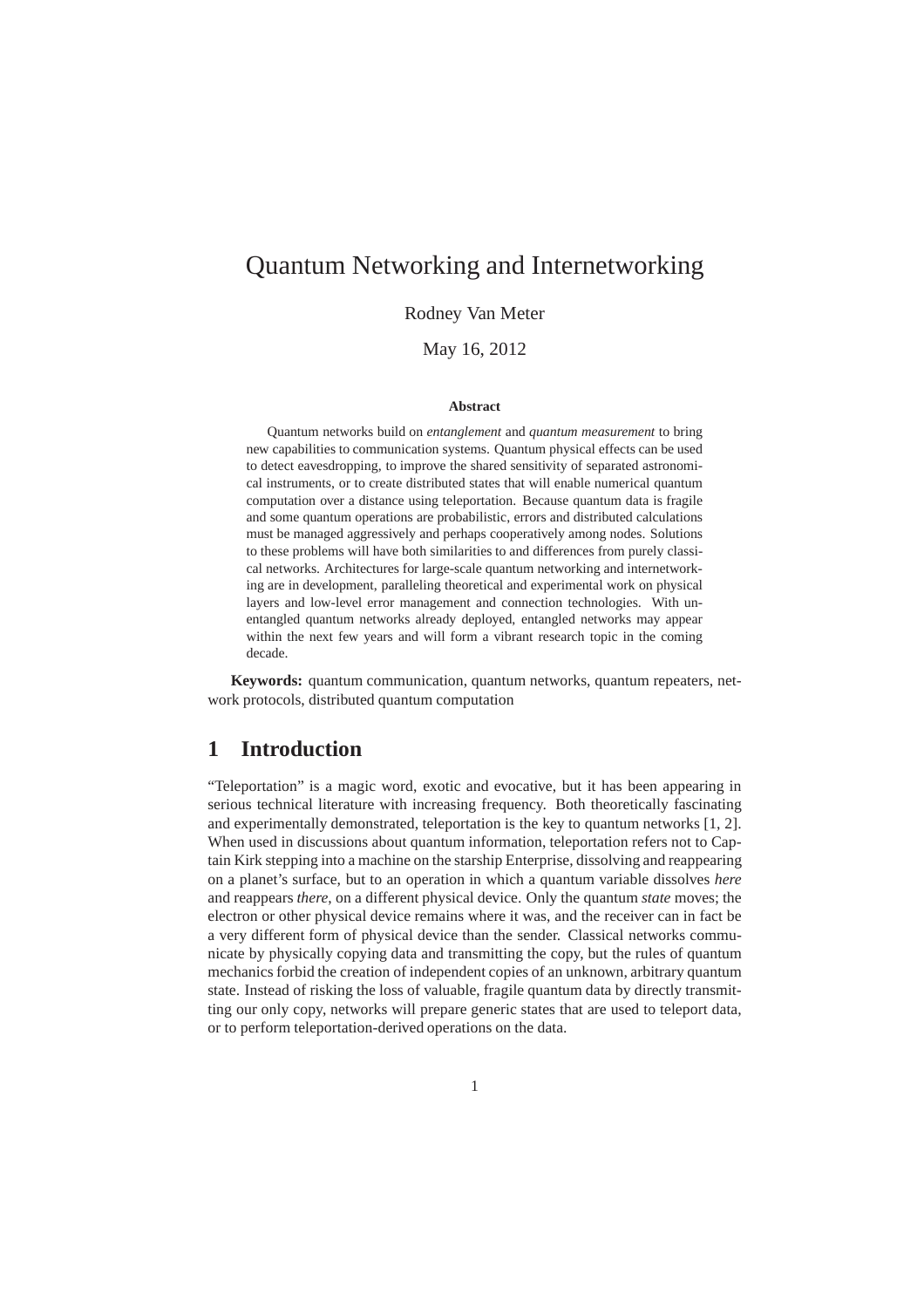Quantum networks, like classical networks, allow distributed computation, and support the movement of data from place to place. The motivations for doing so are the same for both quantum and classical networks: the desire to connect people, devices such as computers or sensors, or databases that are in separate locations, for technical, economic, political, logistical, or sometimes purely historical reasons. What differs is the type of data and operation involved. Quantum computers, and quantum networks, use quantum variables rather than classical ones; the analogue of the classical bit is the quantum bit, or *qubit*.

Proper use of quantum information opens up new possibilities, making feasible solutions to some problems that are computationally intractable for classical computers (most famously, factoring large numbers), and adding new physical capabilities (most famously, detection of eavesdropping, leading to new, secure, distributed cryptographic key generation mechanisms). Other applications for distributed quantum systems include long-baseline optical interferometry for telescopes [3], high-precision clock synchronization, and quantum forms of distributed tasks such as leader election, Byzantine agreement [4], and coin flipping. Quantum and classical networks and computing systems will hybridize, allowing applications to select the most efficient mechanism for accomplishing a particular function.

Modern work on quantum communications can be said to have begun with Wiesner's quantum cryptography proposal, originated around 1970 [5], followed by Bennett and Brassard's 1984 proposal for *quantum key distribution* (QKD) [6], which utilizes the new low-level quantum capability of eavesdropping detection to build a specific system function, namely the creation of shared, secret random numbers for keying of classical cryptographic systems. However, QKD in its basic form is limited in distance to a few hundred kilometers in optical fiber or perhaps more through free space, and is a single-application system.

Bennett *et al.*'s 1996 proposal for *quantum teleportation* made it possible to move data and execute simple calculations remotely, extending the feasible distance for QKD and vastly expanding the range of conceivable distributed quantum applications. Teleportation involves local quantum operations at each end, and classical messages from the sender to the receiver. It consumes a quantum state known as a *Bell pair* (explained below), shared between the two end points, so a key function of quantum networks is to replenish the supply of distributed Bell pairs as necessary. As with any physical operation, teleportation operates imperfectly, requiring an extensive system that labors to suppress errors. More than a goal in itself, teleportation serves as a building block for distributed quantum applications.

The need to deal with imperfect quantum states and to span multiple hops spurred the development of the concept of *quantum repeaters* [7, 8], which are a vibrant area of research in both experiment and theory. Quantum repeaters, unlike classical repeaters, cannot simply amplify a signal; instead, they support high-fidelity, long-distance quantum communication using teleportation-like techniques over shorter distances and forms of error correction ranging from a simple parity check on a Bell pair to extraordinarily complex, full error correction schemes based on the mathematics of topology. Some repeater architectures manage data movement using computations distributed across all of the nodes in a path between source and destination, while others are more akin to hop-by-hop packet forwarding; the best approach for a given set of physical capabili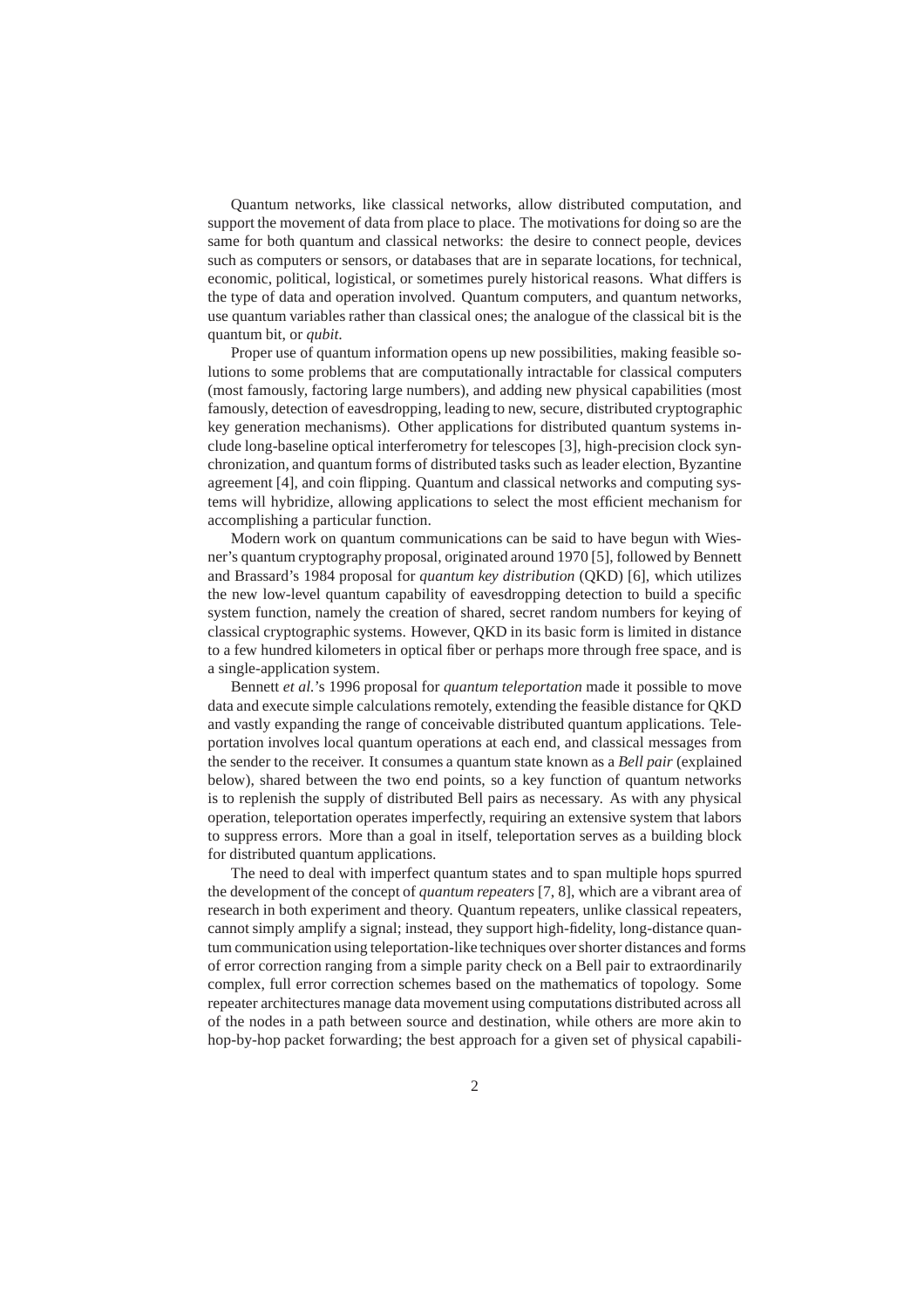ties remains an important open question. The basics of teleportation and simple forms of error correction have been experimentally demonstrated, and the race is on to build more complete repeaters.

Although QKD networks using trusted relays and optical switches are in use in medium-scale testbeds, the key architectural issues in large-scale repeater networks are only beginning to be addressed. Protocols to actually implement the repeater functionality must be developed. Path selection and resource management, both at the node level, where memory resources are precious, and the network level, including choosing who gets access to the network, will play a role in determining whether the networks actually work.

Beyond single networks lies the issue of internetworking, beginning of course with the ability to recode quantum data from one form to another. Internetworking will require classical sharing of the correct abstraction for describing quantum states or computation requests, and the ability to translate protocols for error management, as well as again the issues of resource management and path selection.

This article provides a tutorial overview of the current state of quantum networking, focusing on *entangled* networks and plans to use them to create global-scale internetworked quantum systems. The basic principles of quantum computation and communication are presented in layman's terms, followed by a discussion of how run-time errors and noise are suppressed in imperfect quantum systems. The major differences between the physical elements of entangled quantum networks – nodes and links – and their classical equivalents are articulated, followed by a brief survey of current experimental work. This article concludes with open problems in large-scale quantum internetworking.

#### **2 Quantum Information**

To understand teleportation and quantum networks, only a few concepts are required: superposition, measurement, interference, entanglement, and no-cloning.

Quantum computers have attracted interest because they are expected to asymptotically outperform classical computers on some important real-world problems [9, 10]. These gains in capability arise from the differences in storing and manipulating information using quantum states; here, we will restrict our discussion to qubits, though other forms of quantum information are possible. A qubit may be e.g. the direction of spin of a single electron, the direction of polarization of a single photon, or any of a large number of other proposed state variables. Like a classical bit, a qubit has two states, but unlike a classical bit, a qubit may be in a *weighted superposition* of the two states, allowing certain functions to be evaluated for *both* input values at the same time. A register of n qubits can, like a classical register, hold any of  $2^n$  possible values. The quantum register can in fact hold a superposition of *all* of these values, and can, in principle, be used to compute on all  $2^n$  possible states at the same time.

The difficulty lies in extracting useful answers from a quantum computer. To read the results of a computation, dedicated hardware components *measure* the state of the system. The state of the quantum register *collapses* when the system is measured. It randomly picks one state out of the states that are part of the superposition, based on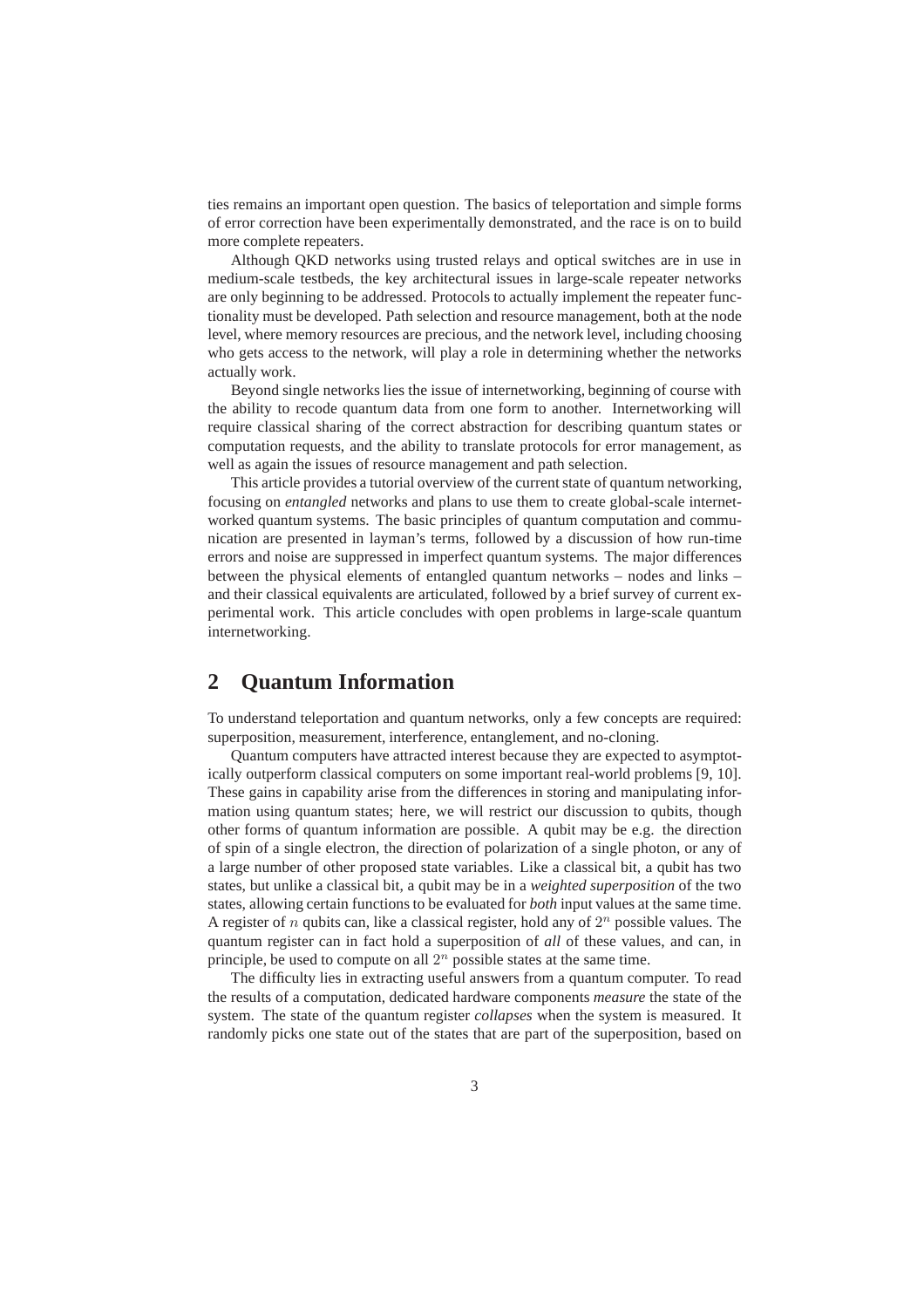their relative weights. The other states go away, and it is as if they never existed.

A quantum algorithm manipulates the system to *reduce* the probability of undesirable states, and *increase* the probability of desirable states, until the system has a high probability of measuring the quantum register and getting an answer to our problem, ideally in substantially fewer computational steps than a classical system would require. This is done by creating *interference* on the quantum states to reinforce good answers.

The concept of *entanglement*, in which the states of two or more quantum subsystems are correlated in a fashion that is not possible in classical systems, is the most difficult quantum concept to grasp. Two qubits can be entangled in a continuous spectrum of possible states; four types of entangled states known as *Bell states* are commonly used. One such Bell state is a superposition of the state where both qubits are 0, and the state where both qubits are 1. In this state, when measured, each qubit has a 50% probability of being found in a 0 state and a 50% probability of being found in a 1 state. However, their probabilities are not independent; both values will be found to be the same. It is as if we had two roulette wheels, and while we can never predict what number the ball will fall on, the balls in the two wheels always land on the *same* color. This correlation extends beyond what would be possible simply by synchronizing the roulette wheels; if instead of betting on color we choose to bet on odd/even, we might find that repeated experiments always are even on both wheels, but the color is random and independent!

The Bell states are entangled two-qubit states, and form the generic communication and computation components for most distributed quantum computation. Bell states can be generalized into multi-party *graph states*. Most distributed quantum computing algorithms will build around one or more key flavors of graph state, so the network must be able to create them efficiently.

The final concept required to understand both quantum computation and communication is the *no cloning* theorem. Perfect *independent* copies of an unknown quantum state cannot be made. "Copies" of some states remain entangled with the original state. This entanglement is actually useful in many quantum algorithms, but an unentangled copy would be wildly more useful, allowing faster-than-light communication. It would be, and is, too good to be true.

A major consequence of the no-cloning theorem is that the system cannot copy and send precious quantum data when there is risk of losing the data; loss of the intransit copy would destroy even the copy kept due to the effects of entanglement and inadvertent measurement. This fact drives the usual quantum networking approach of first building a high-quality, generic entangled state, then using that state to teleport or compute on our valuable data.

Basic teleportation is accomplished by first creating a generic Bell pair between the source and destination. The source entangles the qubit to be teleported with the source's half of the Bell pair, then both qubits are measured, destroying the entanglement of the Bell pair and any superposition state of the data qubit. The measurement results in two *random* classical bits, uncorrelated with the state of the data qubit, which must be transmitted to the destination. Local quantum operations at the destination determined by those classical bits then recreate the original data qubit's state on the remaining Bell pair member. The latency of the classical information transmission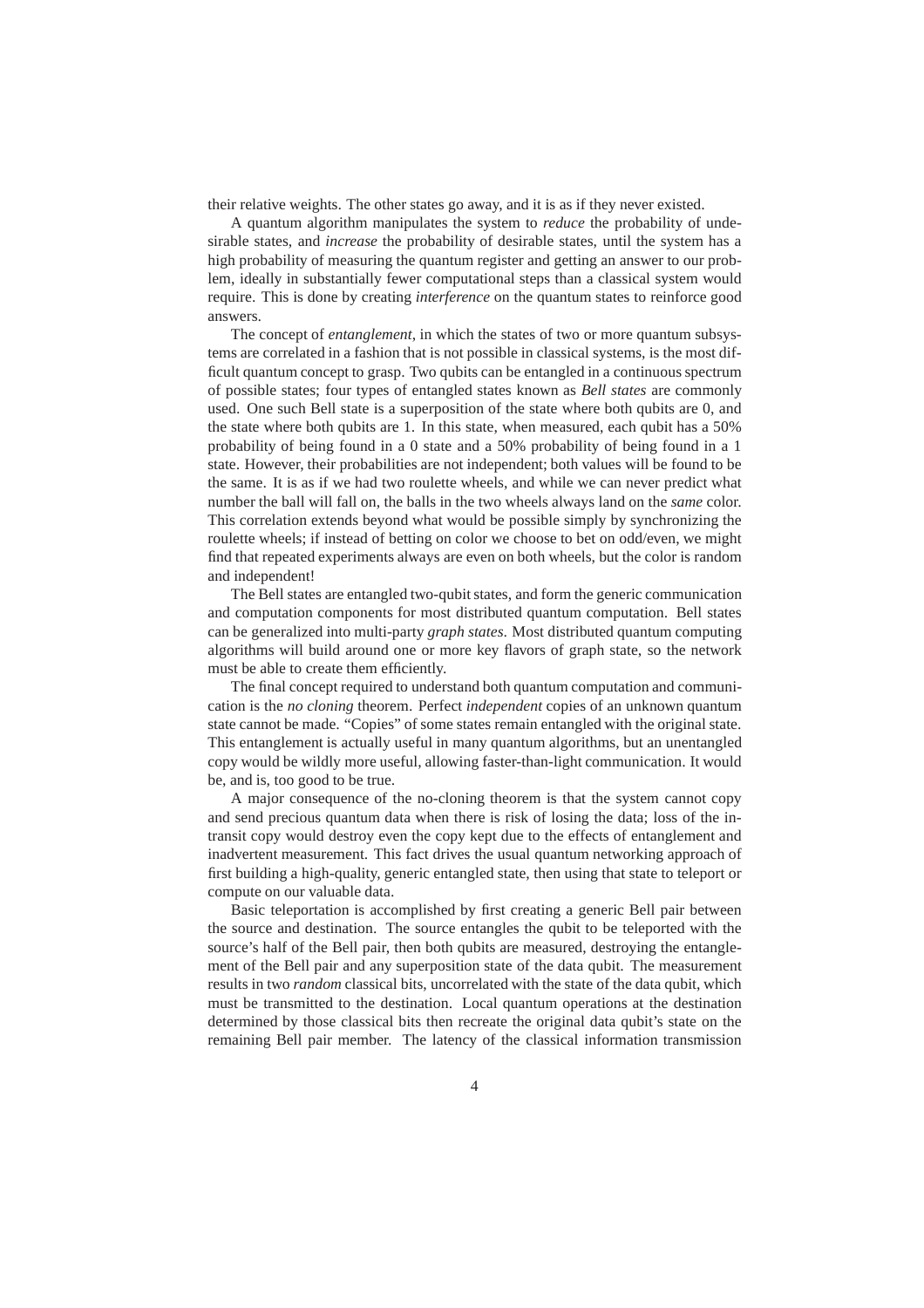prevents information from being transferred faster than the speed of light.

### **3 Imperfect Quantum Systems**

The state of a quantum system is exceedingly fragile; both the amplitude of the wave function for a particular value and its phase are subject to both systematic errors and random ones. These errors result in continuous degradation of our knowledge about the state of the quantum register, known as the *fidelity* of the state. As the state drifts from its assigned value, the probabilities of the zero and one states change and the desired effects of inteference may become muted or even incorrect. Beyond these errors that quickly accumulate, isolation of qubits from the environment is difficult, and qubits may be *accidentally* measured, destroying the valuable quantum state.

Various techniques for managing these errors have been developed, some based on classical error correction and erasure correction techniques, others on uniquely quantum approaches [11]. *Purification*, in which two or more multi-qubit states are manipulated to form one higher-fidelity state, uses few quantum memory resources and simple quantum operations, but operates only on generic states such as Bell states. More complete protection of an arbitrary quantum state requires a large number of physical qubits to represent a single logical qubit. This number can range from tens to possibly thousands, depending on the physical memory lifetime, quantum operation error rates, and the performance required to successfully execute a given algorithm.

Besides errors involving the drift of the state, quantum communication systems are also subject to loss in the channel; for those systems expecting to use a single photon, this loss is fatal for that particular operation. Since losses in optical channels tend to be high, any communication system must be designed to manage this loss. Quantum optical states cannot be simply amplified without destroying the entanglement and superposition, so other techniques must be used. Losses in the channel generally force a return message to be used acknowledging success or failure.

#### **4 Network Technologies**

Quantum networks, like classical networks, will involve nodes and links, and a layered communication architecture with individual protocol modules communicating vertically up and down a protocol stack and horizontally with peers. This section focuses on the physical components, including a brief look at experimental progress on implementation of the lower levels, before the discussion of higher-level networking concepts in the next section.

Quantum communication channels are implemented by sending states of light down a physical channel. These states may be single photons, or other quantum optical states with either large or small numbers of photons. A channel may be a waveguide such as an optical fiber, or free space. It may involve a single transmitter and receiver, or multiple receivers that can individually be enabled or disabled in a shared bus configuration. A link uses a quantum channel and associated classical channel to connect two or more nodes.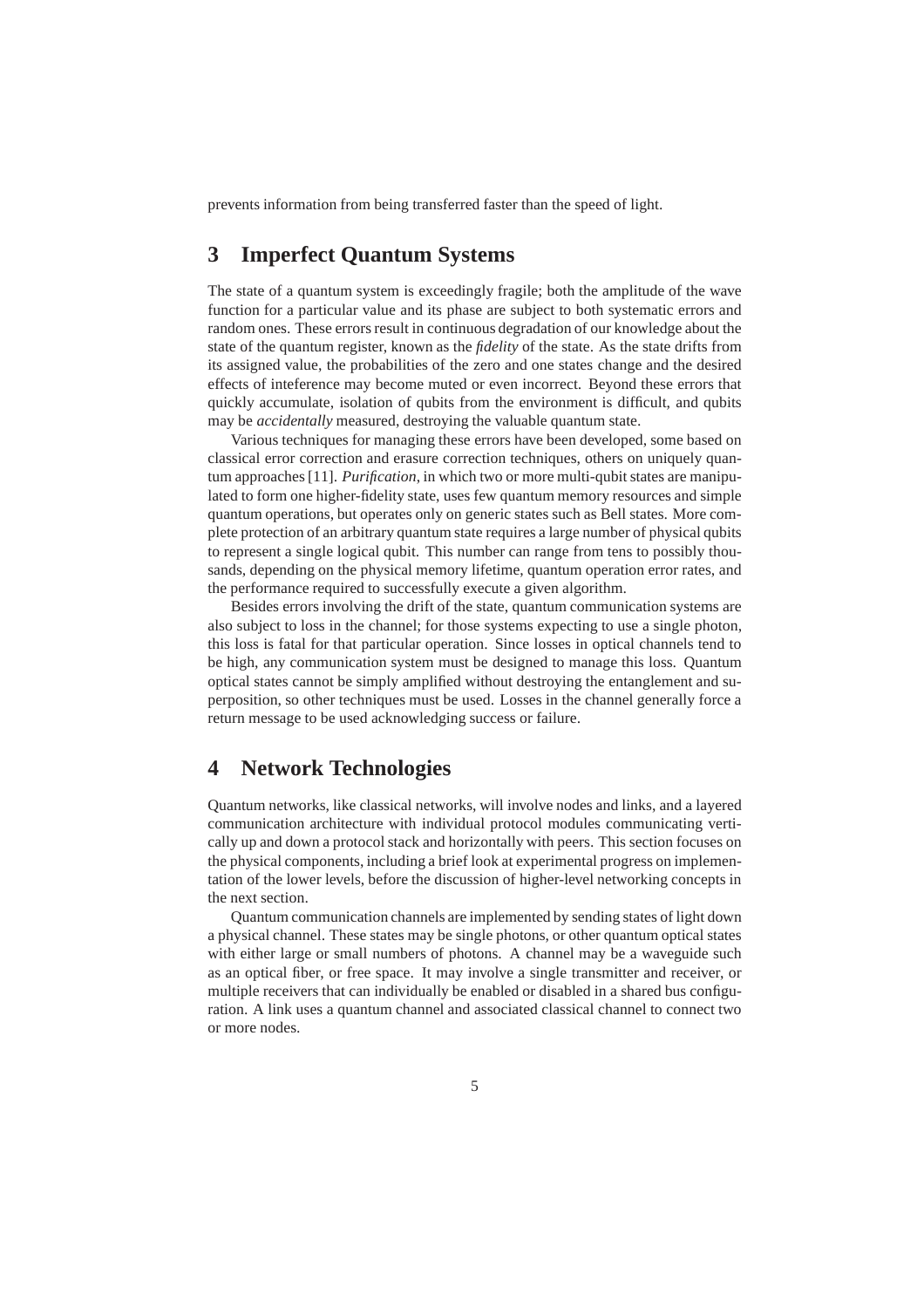A node may have quantum memory that can be used to store a qubit that is entangled with the pulse as it is sent out. When receiving a pulse, a node may either directly measure the pulse using, for example, an avalanche photodiode (APD), or may transfer its quantum state to a memory for later use or analysis. The pulses may come from weak lasers, flourescing atoms, or emission of single photons from a quantum dot, a structure created to exhibit some of the behavior of an atom.

One of the most promising hardware approaches for entangled networks uses microscopic pieces of diamond. When a carbon atom in the diamond lattice is replaced with a nitrogen atom, a positive electrical potential in the lattice capable of trapping a single electron is created. This approach, called *nitrogen vacancy (NV) diamond*, may work at room temperatures, in contrast to most other solid-state quantum systems, which require cryogenic temperatures. Other promising experimental approaches include various forms of quantum dots. Ion traps that hold individual atoms in a vacuum are perhaps the most experimentally advanced approach. Entanglement of up to fourteen qubits in a single trap has been accomplished.

All of these experimental approaches have drawbacks; most do not operate at telecom wavelengths, which will dramatically shorten feasible link distances, though wavelength conversion schemes are also under development. They suffer from short memory lifetimes to differing extents, and the probability of correctly transferring the optical state to the static qubit remains inadequate for reasons ranging from low optical coupling efficiency to basic physics. None of these approaches is ready for mass production, and currently all require hand-tuning and complex experimental setups.

The necessary classical messages include heralding at the physical layer to coordinate timing of the quantum pulses, and many messages for coordinating the higherlevel error management, data movement, distributed state creation, and application functionality. Researchers often assume that the classical messages follow the same path through a network as the quantum messages, though except for the physical herald this not strictly necessary. When the classical messaging uses a different network topology, analysis of the communication efficiency must be done with care.

### **5 Quantum Repeaters**

The purpose of the technologies just described is to create link-level entanglement. Interesting communication requires extending that entanglement across multiple hops while maintaining adequate fidelity. The *quantum repeater*, building on basic entanglement functionality with purification and teleportation, lays the foundation for quantum networks.

The most obvious method of moving quantum data from place to place is direct hop-by-hop transmission by transferring the qubit state onto a photon and firing that photon down the link. However, as noted above, this places the valuable quantum data at unacceptable risk of loss or corruption. Disappointingly, hop-by-hop teleportation is only marginally better because each hop degrades the fidelity of the data qubit. Alternatively, what about creating a Bell pair at the source, and performing hop-by-hop teleportation on one of the two Bell qubits? This will extend the length of the Bell pair, as shown in Fig. 1. If the qubit being sent is lost before reaching the destination,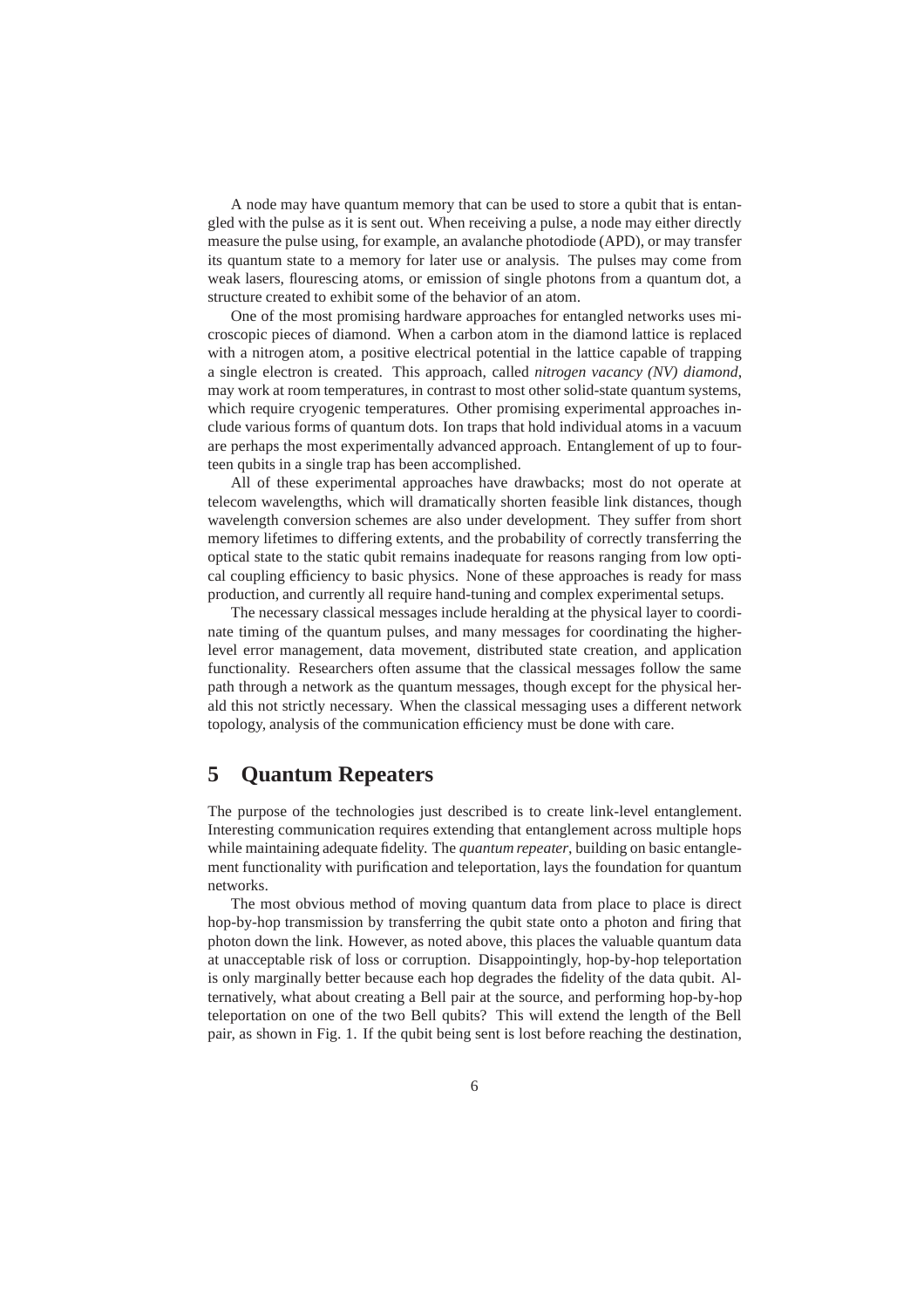the Bell pair can be discarded and restarted. Once the qubit reaches the destination, the Bell pair can be used to teleport the important data qubit, without fear of loss. However, the same problem arises: the fidelity of the Bell pair degrades with each teleportation operation, as well as over time if the system keeps the qubit in memory.

#### [Figure 1 about here.]

One solution is executing purification in a distributed fashion, as in Fig. 2. When purifying Bell pairs, node A holds one half of each of two pairs, and node B holds the other half of each. Using local quantum operations, including measurement of one of the Bell pairs, A and B can probabilistically improve the fidelity of the other. Note that, because purification does not require direct quantum communication, it can operate over any distance, provided the requisite Bell pairs and a classical communication channel are available. The biggest drawback to distributed purification is that it requires that each end convey the results of its local measurement to the far end. Assuming that both nodes can independently identify the set of operations to perform, the minimum time for completion of purification is the one-way classical message latency between the two nodes.

#### [Figure 2 about here.]

The one-hop-at-a-time extend-purify-extend approach will work, but fails to take full advantage of the fact that *the distributed states being created are generic*, which allows the network to effectively build the Bell pair in parallel. The network can choose to build from both ends of the needed connection, or from the middle; note that the teleportation operation shown in Fig. 1 operates independent of the length of the two Bell pairs. In the late 1990s, Dür, Briegel and their collaborators proposed "nesting" Bell pair purification and teleportation so that the length of entanglement *doubles* in each round, allowing a logarithmic-depth number of rounds to create end-to-end entanglement over a large number of short hops: eight one-hop Bell pairs become four two-hop Bell pairs, then two four-hop Bell pairs, and finally one eight-hop Bell pair. This has become the benchmark approach to repeaters, with much research assuming a power of two number of hops.

This purify-and-teleport architecture is not the only known approach; quantum error correction (QEC) can replace purification. Managed properly, QEC protects the data more completely, reducing the need for multi-hop purification and its associated need for round-trip delays. These advantages come at the expense of substantially more memory and computation resources at each node. Comparison of these basic choices continues in the research literature.

### **6 Quantum Network Architectures**

These physical entanglement, end-to-end state building/transfer and error management technologies will get us to laboratory-scale demonstrations, but do not form a complete, deployable network architecture. While in simple arrangements the decisions that a repeater must make for each data request are straightforward, real-world networks must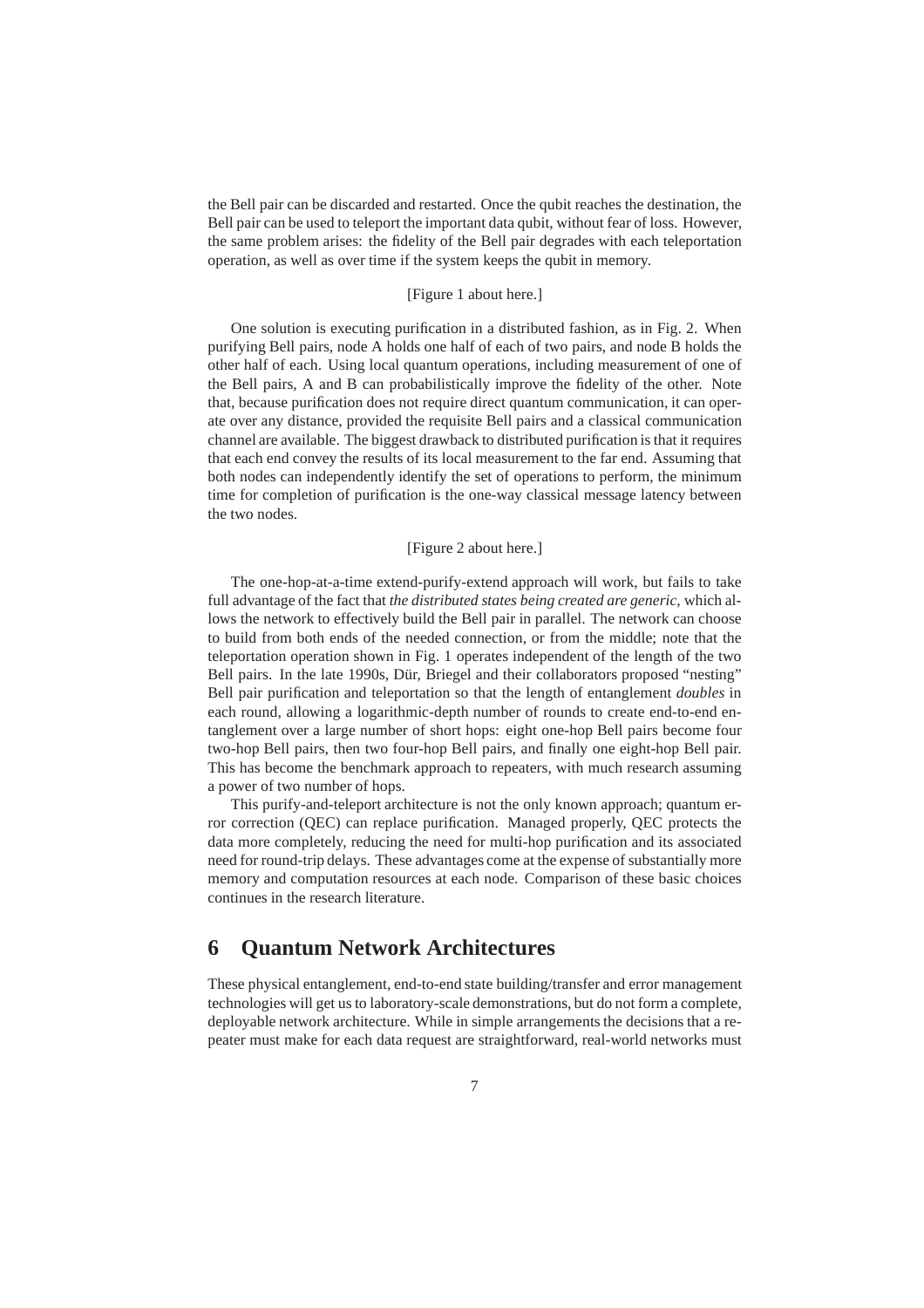accommodate heterogeneous links arranged in complex topologies, competing traffic sources, ongoing network events such as node/link up/down, and autonomous management. An architecture for a large-scale network must support independent decision making by the nodes in a manner that will result in robust, efficient operation of the network as a whole.

A complete architecture must specify:

- a model for the requests themselves;
- a state propagation mechanism for fulfilling those requests;
- an error management technique or set of techniques;
- an approach to managing dynamic consumption of resources, for both individual requests and the network as a whole; and
- a means of managing the network itself.

The request model depends first on what the network is designed to *do*. In classical networks, traditionally the network layer only sends data, via unicast, multicast or broadcast, with other functions delegated to higher-layer protocols. To support the applications mentioned in the introduction, a quantum network can operate in one of three modes: it can teleport data from place to place, it can execute certain computational operations over a distance (a technique known as *teleporting gates*), or it can create distributed quantum states. Each of these options results in a different form of contract between the requesting end node and the network, some more akin to Active Networks or Named Data Networking than to IP. Put differently, what should the semantics of a network message be, and what does a quantum socket look like?

Perhaps the most fundamental operation, at the network layer, would be creation of high-fidelity distributed Bell pairs, which alone are adequate for building more complex distributed states, teleporting data, or executing remote operations. Conservative engineering practice would suggest that, as with operating system APIs and IP packet semantics, simple is best, favoring this as the lone network-supplied operation. However, data movement as a primitive may improve performance by operating more asynchronously. Providing remote computation requests, or a richer set of state-creation services in the network, may reduce application complexity or improve overall system performance by reducing the total number of operations that must be performed. With appropriate network protocols, all three modes can be mixed in the same network.

The *quasi-asynchronous* scheme proposed by Munro *et al.* [12] illustrates the impact of this design decision. One proposed use of this model begins with the creation of a Bell pair at a node halfway between the source and destination, then propagates the member qubits toward the endpoints in a hop-by-hop teleported fashion. For this to be realizable, an application must have a way to request that the node in the middle create the Bell pair and propagate it outward; equally critically, some means of identifying that middle node must exist, a decidedly non-trivial problem in an Internet-scale network. A more generalized form of distributed state creation also requires complex decisions. This may, of course, be done at the application level among a set of cooperating end nodes, but may be better done by the network itself.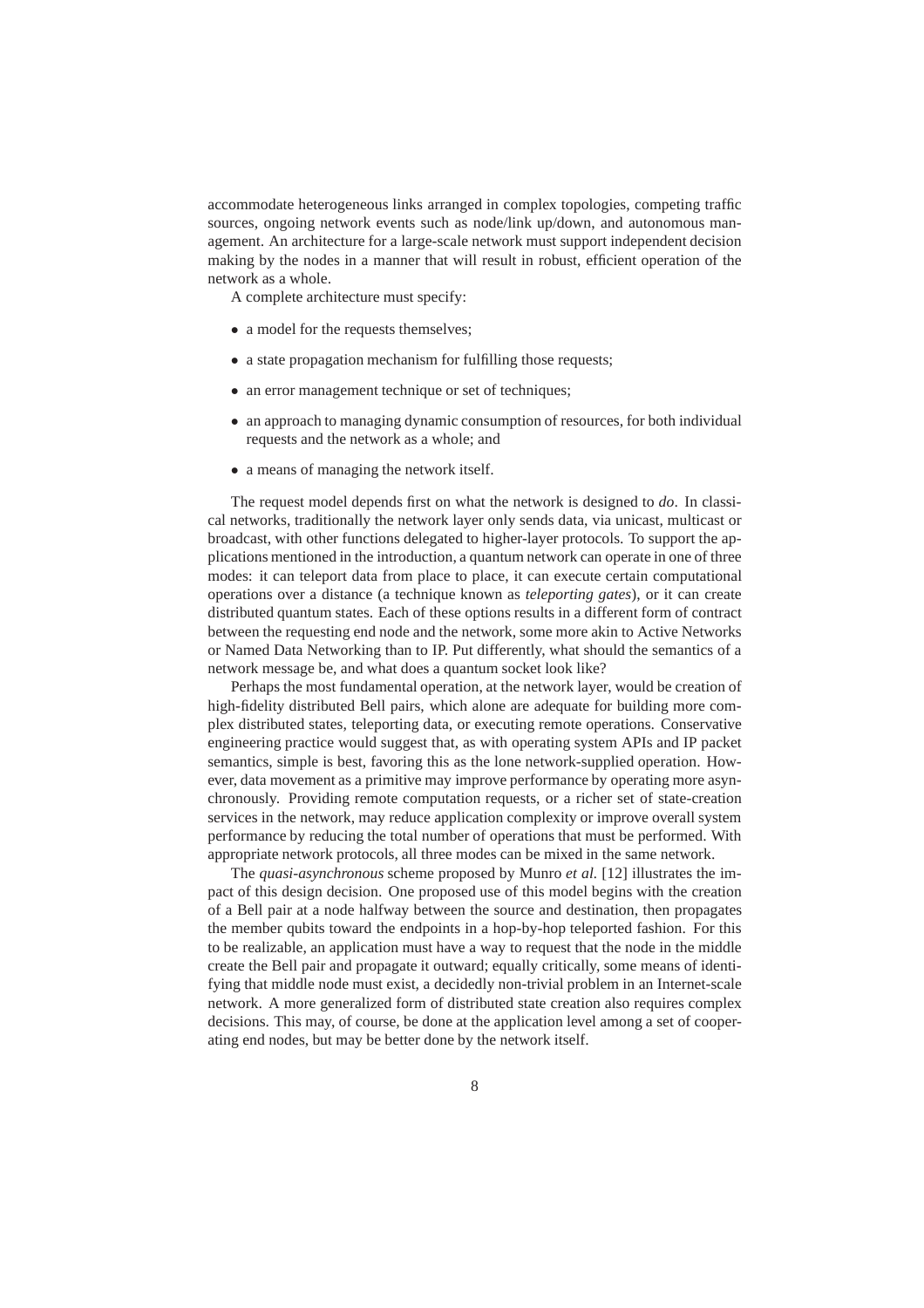The request model and state propagation scheme, whether data teleportation, remote computation request, or distributed state creation, are intimately connected to the choice of error management mechanism. Purification forces high-latency delays as the required bidirectional messages are transferred. The quasi-async model depends on reduction in bidirectional messaging, achieved by application of QEC. While the trend in theoretical work is away from purification due to its long memory lifetime requirements and high-latency operations, the QEC-based schemes require amounts of memory and numbers of quantum operations that remain prohibitively large. Recently, researchers have been expending considerable effort on circumventing these restrictions, using readily-available resources such as light pulses and classical messages to optimize use of scarcer resources, especially long-term quantum memory. There is as yet no clear winner, and the various alternatives may all be implemented as the technology evolves.

Ultimately, we have identified five types of protocol layers directly involved in each data request: physical entanglement, link entanglement control, error management, quantum state propagation, and application. Defining and optimizing the messages and semantics for these mechanisms forms a core topic of research in quantum networking.

In addition to the layered protocols involved in each data request, the architecture must specify resource management for data requests. Circuit switching is the most obvious approach, especially as fragile quantum memories impose fairly stringent realtime constraints. However, recent work suggests that time division or statistical multiplexing may raise the aggregate throughput of the network if implemented carefully.

Because the states being created are generic, an interesting dynamic resource assignment problem arises: does an entangled Bell pair between two nodes "belong" to a specific end-to-end request, or are all Bell pairs "up for grabs"? How are the operations to fulfill a request organized? Again, this issue is affected by the choice of message semantics.

Finally, the architecture must provide some guidance concerning management of the network itself, most obviously routing protocols. Quantum networks differ from classical enough that classical approaches to such issues require adaptation and reevaluation of fitness for the tasks at hand.

The need to understand the network topology manifests itself both in the choice of path through the static, physical topology, and in the dynamic operation of the network, as in Fig. 3. Each node needs enough information to make decisions that will be consistent with those made by other nodes. Fig. 4 shows one possible case that protocol designs must be careful to avoid.

#### [Figure 3 about here.]

#### [Figure 4 about here.]

Beyond a single, technologically homogeneous network architecture lies internetworking, with autonomy, heterogeneity, and sheer scale as key driving forces. A recursive network architecture can be viewed as a natural fit for quantum repeater internetworks, especially when coupled with the distributed computation model, which requires only modest extension above the distributed state model to support fully universal distributed computation [13]. The services each network must provide to its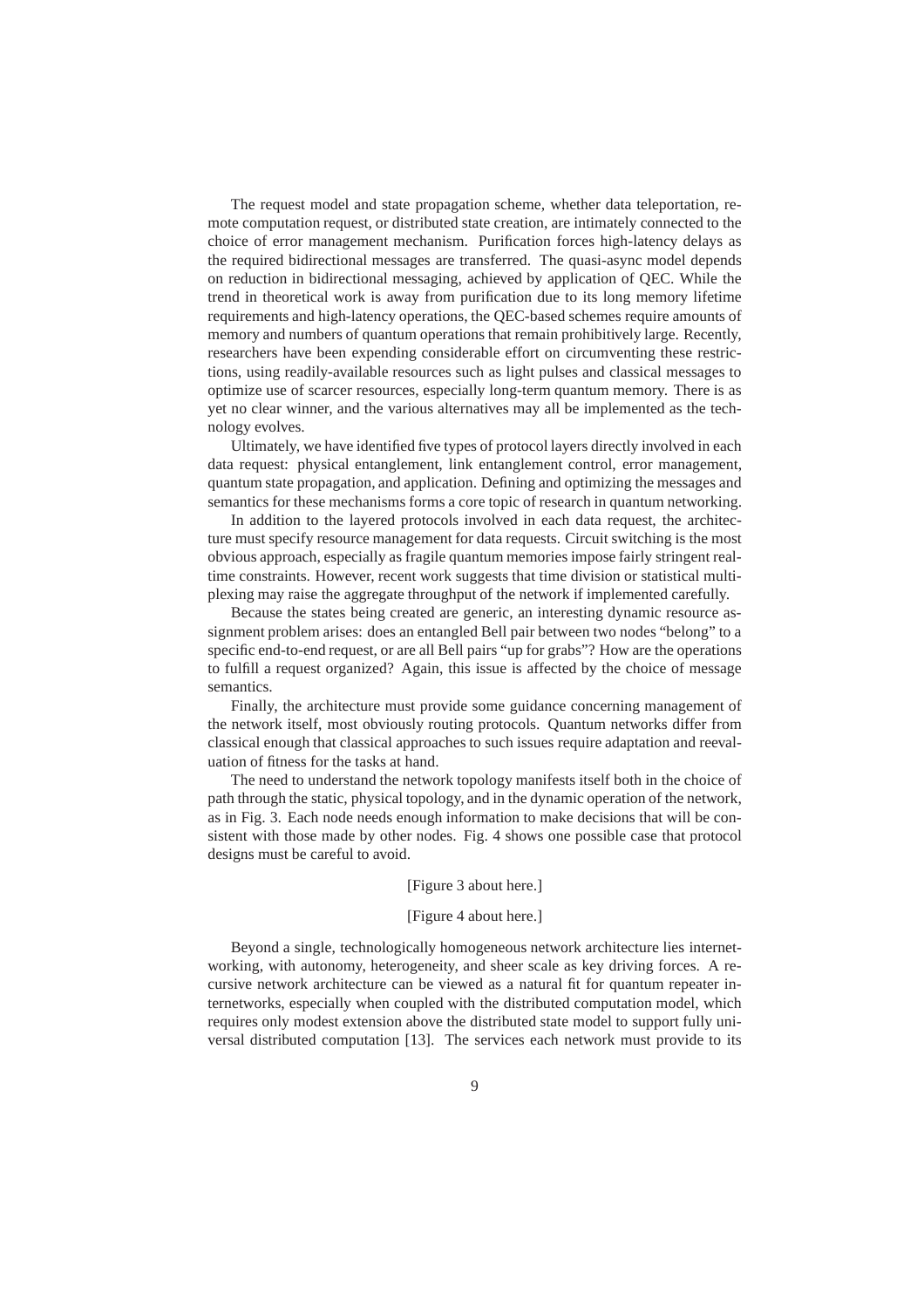peers, guidance on the use of management information such as routing tables, and the decision-making for in-network modification of requests all flow smoothly from a recursive architecture. Direct solution of the problem in Fig. 3 in an non-recursive internetwork is often infeasible; recursion can reduce the topological complexity and retain network autonomy and privacy, making such problems tractable.

In an internetwork, the issue of naming is especially critical. The intermediate states necessary for fulfilling an application request will cross the boundaries between end and transit networks. An internetwork must virtualize the names of both physical resources and in-process states, so that a message can uniquely identify a state and request that a node or network perform certain actions, preserving operational autonomy and privacy for individual network operators and minimizing the knowledge each node must have about the internetwork as a whole.

The SECOQC QKD network in Vienna, which does not yet build multi-hop Bell pairs, uses a network architecture centering around three *planes*, with the quantum plane at the bottom, the secrets plane in the middle, and the data plane at the top, with each plane consisting of several protocols [14]. Each higher plane provides an overlay topology, perhaps distinct from the physical topology. The planes include transport and routing protocols as necessary. The data plane uses keys generated below to encrypt classical data, providing encrypted virtual links over which protocols such as IP can be run. Thus, the architecture is focused on the specific task of key generation to support secure classical communication, rather than a broader class of distributed quantum tasks.

### **7 Conclusions**

Implementations of QKD are well beyond the experimental phase [15, 6]. A few commercial products are available, and metropolitan-area testbed networks exist in Boston, Vienna, Geneva, Barcelona, Durban, Tokyo, several sites in China, and elsewhere throughout the world; several of these networks incorporated technologically disparate link types from the beginning, although the coupling at intermediate nodes is strictly classical. In contrast, entangled networks remain rudimentary, existing only at small scales in laboratories, and have yet to demonstrate all necessary functionality in a single experiment [8].

For entangled networks, by far the most important ongoing research is on the physical layer – if quantum memories and local operations do not reach sufficiently high fidelities, quantum networks will remain a laboratory exercise. Applications for distributed quantum states, whether numerical computation or sensor networks, will drive the need for quantum networks; without them, no one will buy and deploy quantum networking equipment. Both of these areas are being addressed in depth, the first by experimental physicists, the second by theorists in both computer science and physics. It bears pointing out that the performance required for some of these applications remains several orders of magnitude beyond even optimistic hardware predictions for the next several years.

To bridge the considerable gap between theoretical large-scale, wide-area applications and small-scale experiments, an overarching network architecture and matching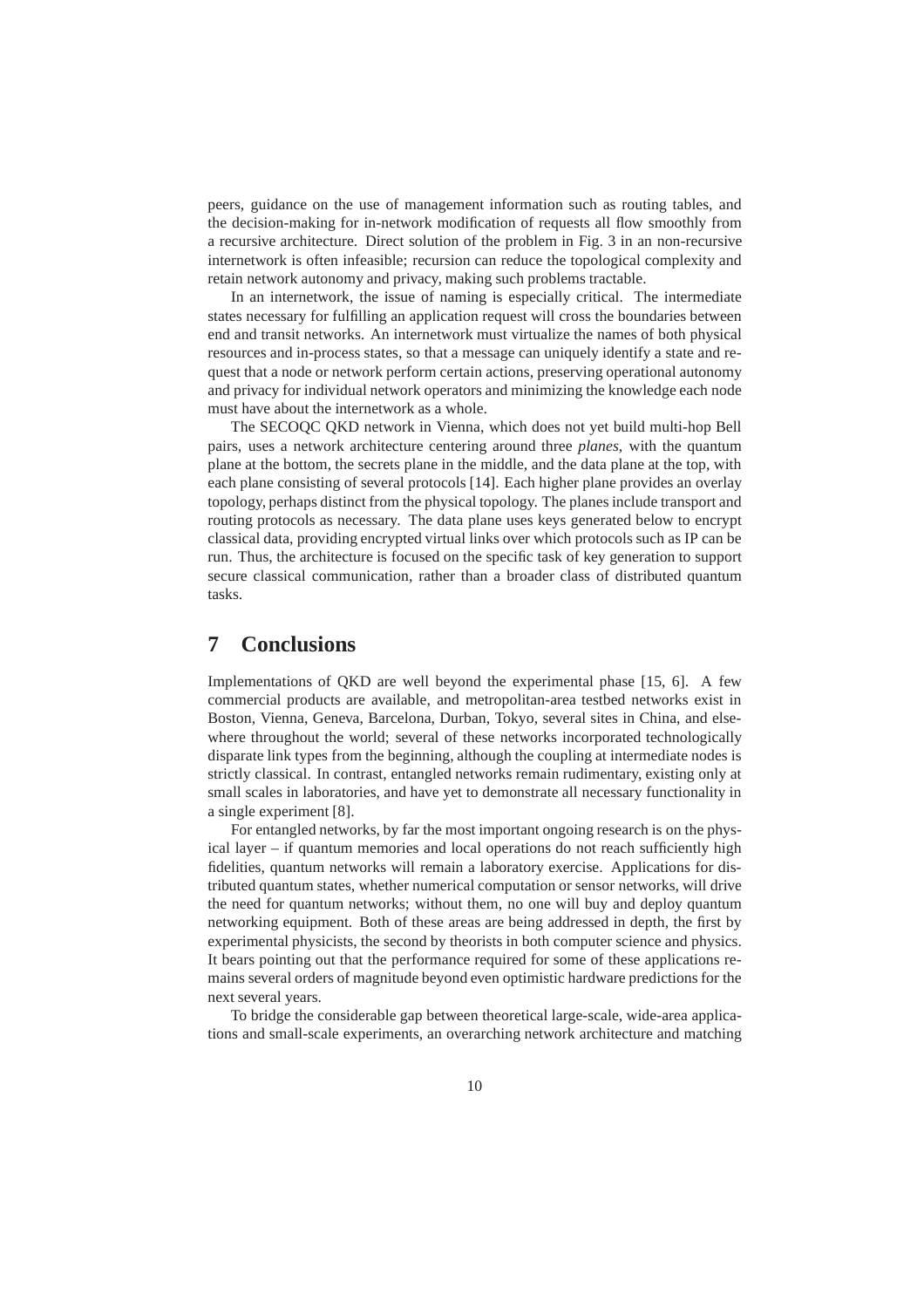protocols must be developed. These protocols must emphasize optimized use of quantum memory, both spatially, by reducing the number of qubits that must be stored, and temporally, by reducing the length of time a qubit must be held in an intermediate state, e.g. by eliminating round-trip messaging where possible. The real-time factors in physical memory decay, or the high resource requirements of error correction-protected memories, must be managed properly. Moreover, the form of requests within the network is critical to efficiency. Improvements in the request model can alter the demands on the size, quality and capabilities of the physical system. Ultimately, the problems exemplified in Figs. 3 and 4 are matters of giving each node enough information to make high-quality, autonomous decisions. The design of robust, efficient classical protocols usable in multi-user, multi-technology quantum internetworks will demand the technical skills of the data networking community.

The Quantum Internet, once realized, will allow us to exploit entanglement over long distances for new computational capabilities and for new physical capabilities such as eavesdropping detection. More speculatively, we can imagine uses such as sensor networks for quantum-enhanced telescopes and tests of the fundamental correctness of quantum mechanics. Within a few years, quantum networking and teleportation will move out of the physics laboratory and into the network engineering domain, offering some of the most exciting and intellectually challenging research and development topics of the coming decade.

#### **ACKNOWLEDGMENTS**

This work was supported by JSPS KAKENHI 21500020.

#### **Author Biography**

Rodney Van Meter holds degrees from the California Institute of Technology, the University of Southern California, and Keio University. His research interests include storage systems, networking, and post-Moore's Law computer architecture. He has held positions in both industry and academia in the U.S. and Japan. He is now an Associate Professor of Environment and Information Studies at Keio University's Shonan Fujisawa Campus.

#### **References**

- [1] Nicolas Gisin and Rob Thew. Quantum communication. *Nature Photonics*, 1:165–171, March 2007.
- [2] H. J. Kimble. The quantum Internet. *Nature*, 453:1023–1030, June 2008.
- [3] D. Gottesman, T. Jennewein, and S. Croke. Longer-baseline telescopes using quantum repeaters. *Arxiv preprint arXiv:1107.2939 [quant-ph]*, July 2011.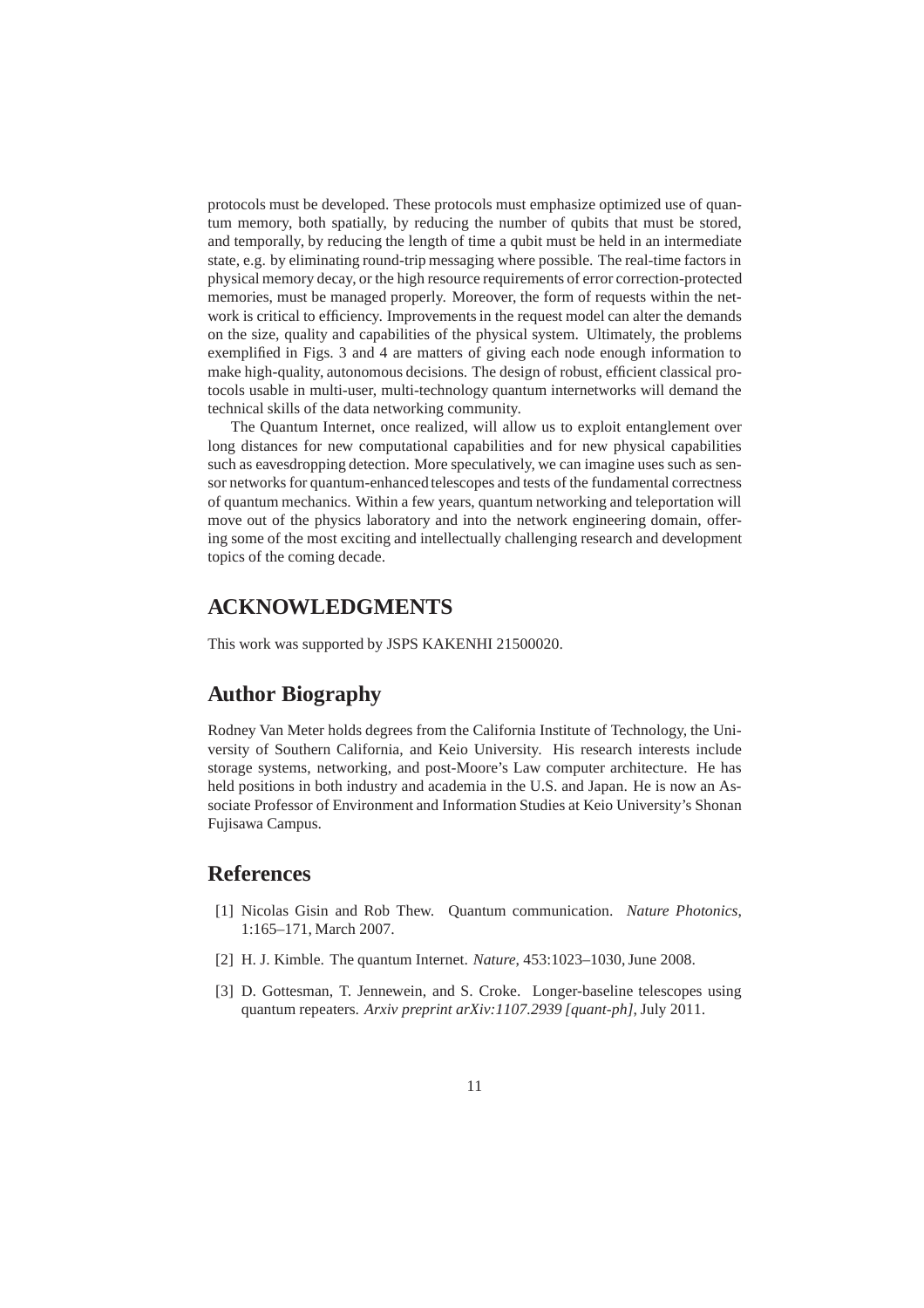- [4] M. Ben-Or and A. Hassidim. Fast quantum Byzantine agreement. In *Proceedings of the thirty-seventh annual ACM symposium on Theory of computing*, pages 481– 485. ACM, 2005.
- [5] Stephen Wiesner. Conjugate coding. *SIGACT News*, 15(1):78–88, January 1983.
- [6] D. Dodson, M. Fujiwara, P. Grangier, M. Hayashi, K. Imafuku, K. Kitayama, P. Kumar, C. Kurtsiefer, G. Lenhart, N. Luetkenhaus, et al. Updating Quantum Cryptography Report ver. 1. *Arxiv preprint arXiv:0905.4325*, 2009.
- [7] W. Dür and H.J. Briegel. Entanglement purification and quantum error correction. *Rep. Prog. Phys.*, 70:1381–1424, 2007.
- [8] N. Sangouard, C. Simon, H. De Riedmatten, and N. Gisin. Quantum repeaters based on atomic ensembles and linear optics. *Reviews of Modern Physics*, 83(1):33, 2011.
- [9] T.D. Ladd, F. Jelezko, R. Laflamme, Y. Nakamura, C. Monroe, and J.L. O'Brien. Quantum computers. *Nature*, 464:45–53, March 2010.
- [10] Dave Bacon and Wim van Dam. Recent progress in quantum algorithms. *Communications of the ACM*, 53(2):84–93, February 2010.
- [11] Simon J. Devitt, Kae Nemoto, and William J. Munro. Quantum error correction for beginners. arXiv:0905.2794v3 [quant-ph], September 2011.
- [12] WJ Munro, KA Harrison, AM Stephens, SJ Devitt, and K. Nemoto. From quantum multiplexing to high-performance quantum networking. *Nature Photonics*, 2010.
- [13] Rodney Van Meter, Joe Touch, and Clare Horsman. Recursive quantum repeater networks. *Progress in Informatics*, (8):65–79, March 2011.
- [14] M Peev et al. The SECOQC quantum key distribution network in Vienna. *New Journal of Physics*, 11(7):075001 (37pp), 2009.
- [15] Chip Elliott, David Pearson, and Gregory Troxel. Quantum cryptography in practice. In *Proc. SIGCOMM 2003*. ACM, ACM, August 2003.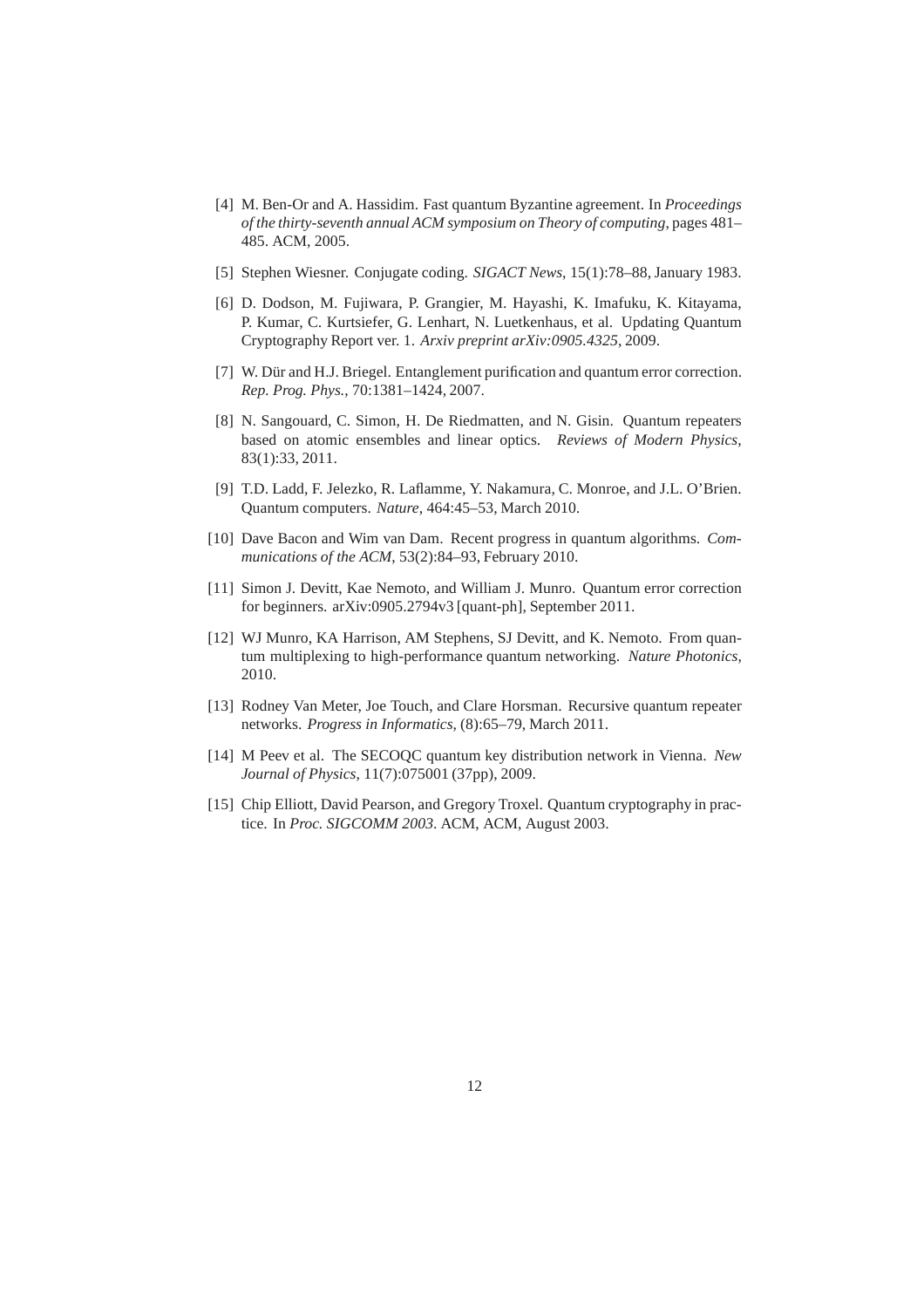# **List of Figures**

|   | Teleportation can lengthen one Bell pair using another. $\dots \dots \dots$ 14 |  |
|---|--------------------------------------------------------------------------------|--|
| 2 |                                                                                |  |
| 3 | Even when Node B knows that A is trying to build a Bell pair with F,           |  |
|   | B may be uncertain whether its Bell pair connected to Node D or Node           |  |
|   |                                                                                |  |
| 4 | Conflicting teleportation choices by Nodes C and D in the top figure           |  |
|   | may result in Bell pairs "leapfrogging" each other, as in the bottom           |  |
|   | figure, leaving no easy path to connect A to E. 17                             |  |
|   |                                                                                |  |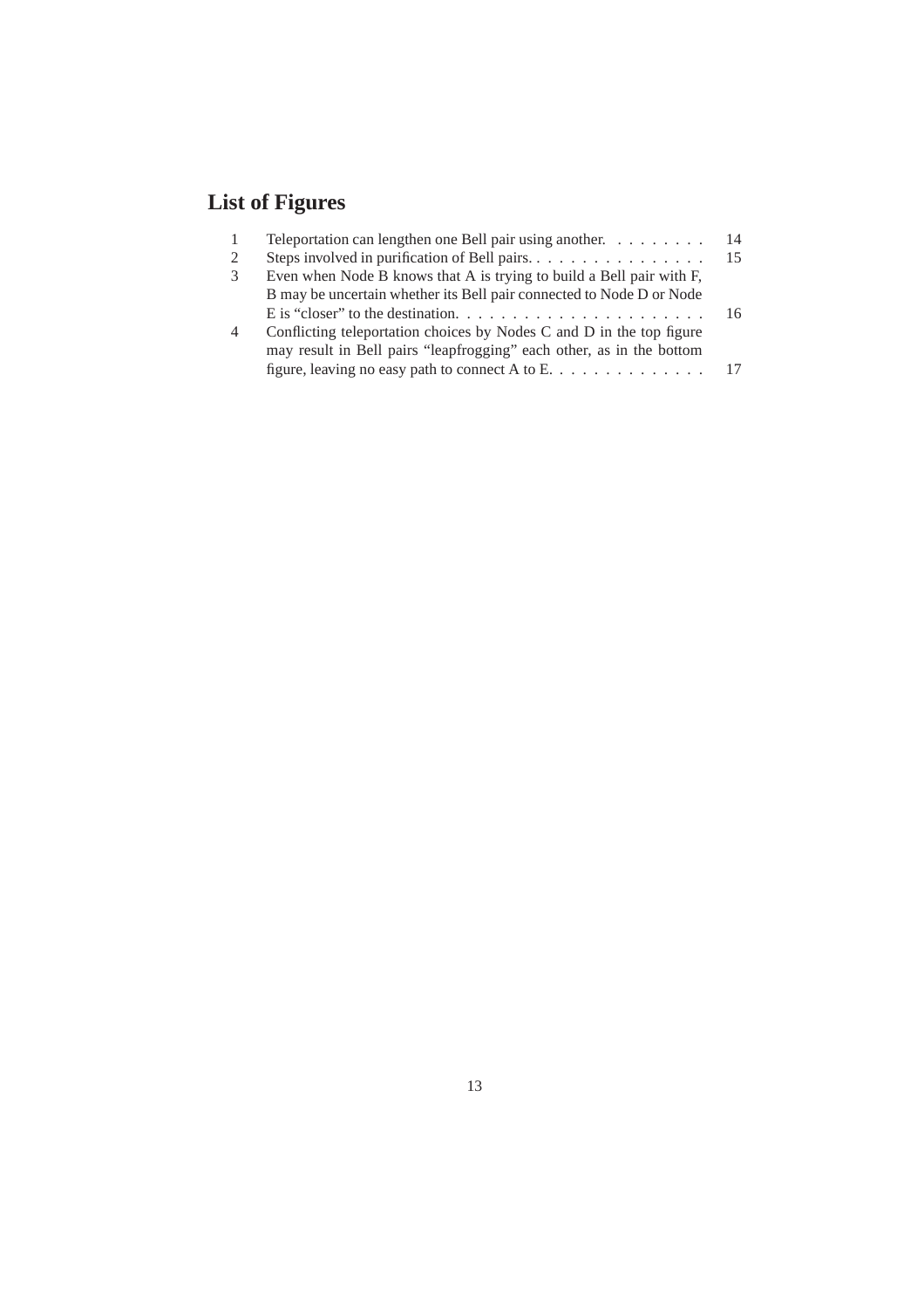

1. Nodes begin with two entangled pairs, AB and BC.

2. Node B selects pairs to teleport, performs local operations, measures one qubit of each pair.

3. B communicates measurement results and new entanglement status to A and C.

4. Receive partner's measurement result and new entanglement status, including node/qubit addresses.

5. Result is single lower-fidelity, longer-distance Bell pair.

Figure 1: Teleportation can lengthen one Bell pair using another.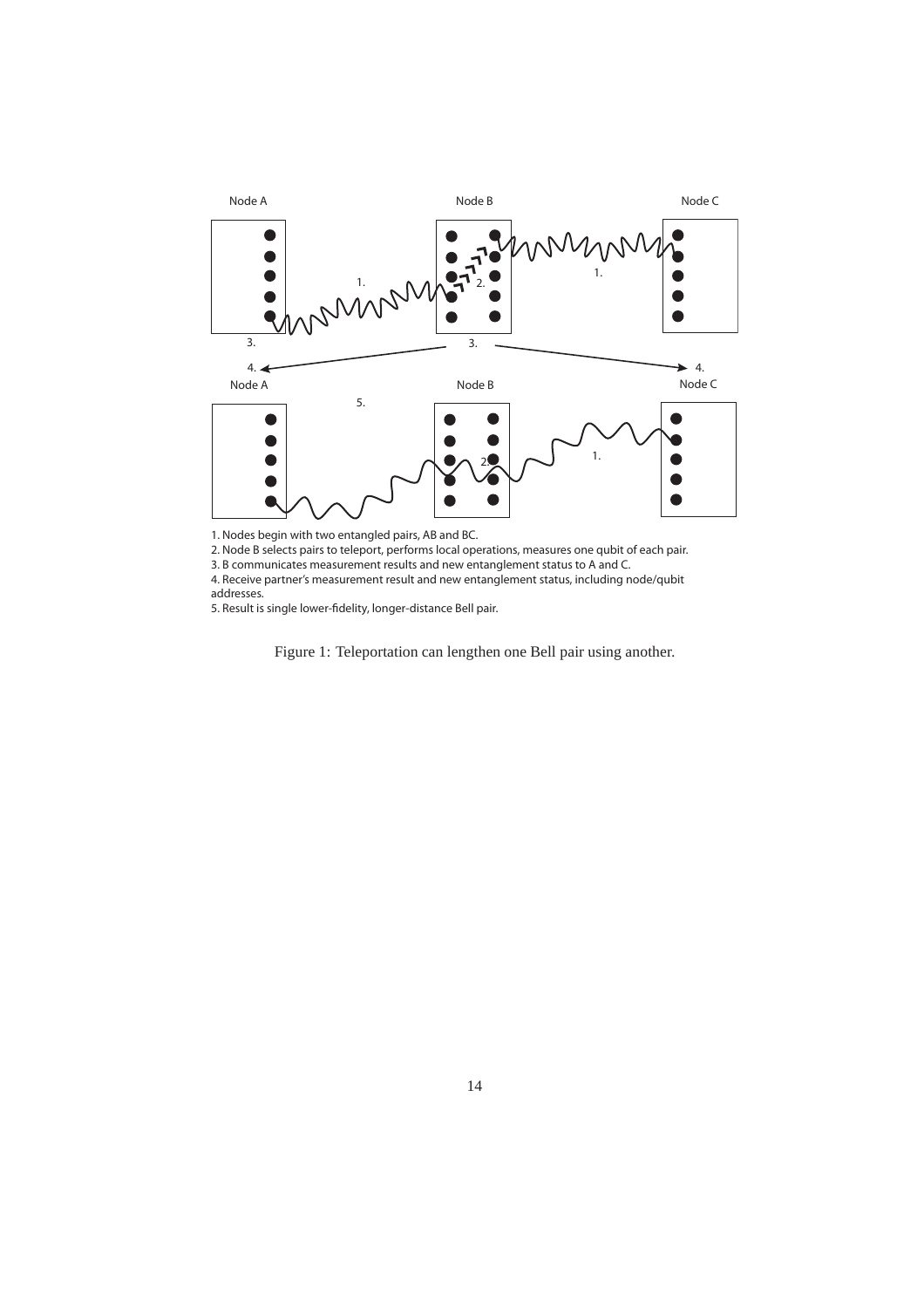

Figure 2: Steps involved in purification of Bell pairs.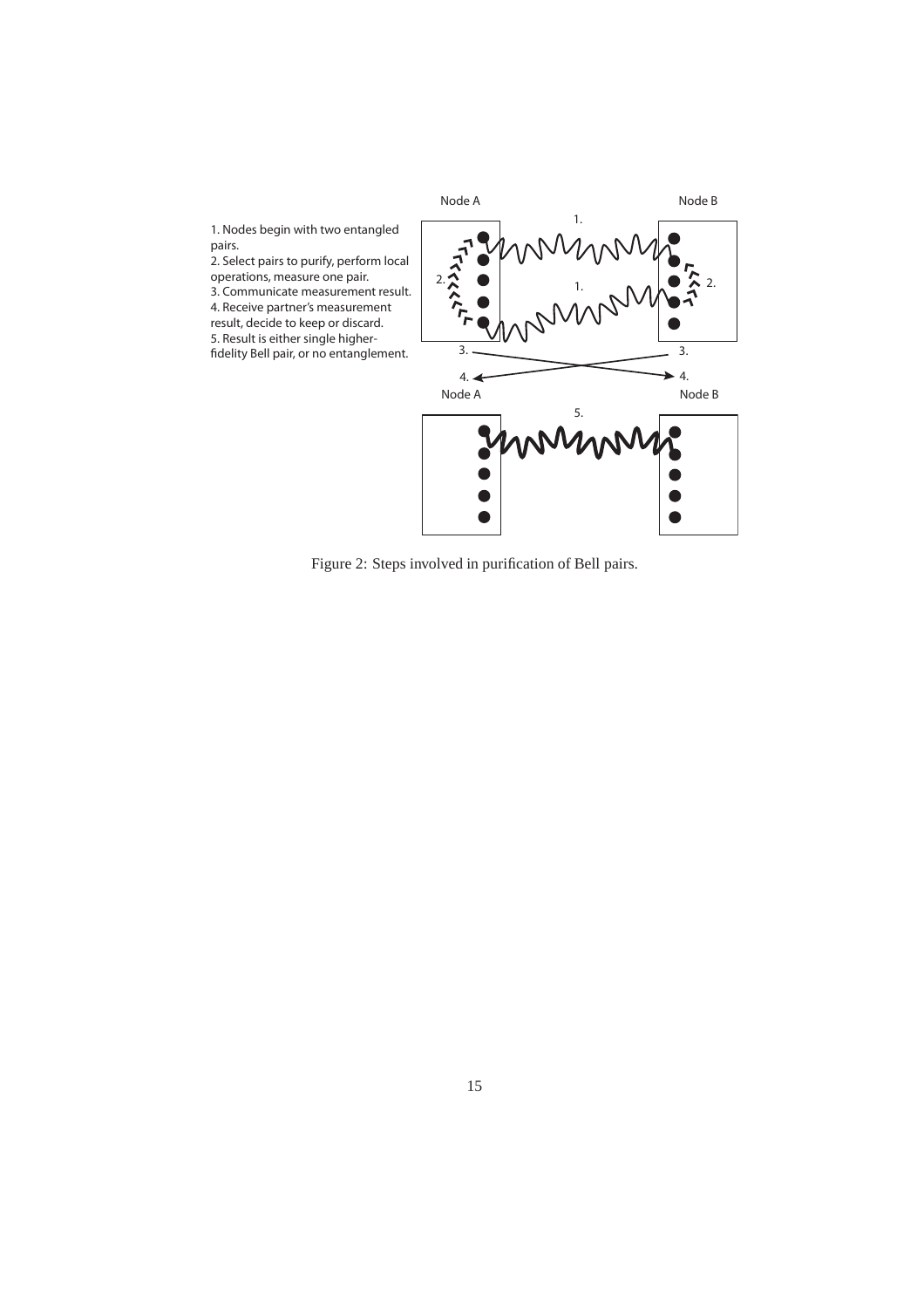

Figure 3: Even when Node B knows that A is trying to build a Bell pair with F, B may be uncertain whether its Bell pair connected to Node D or Node E is "closer" to the destination.